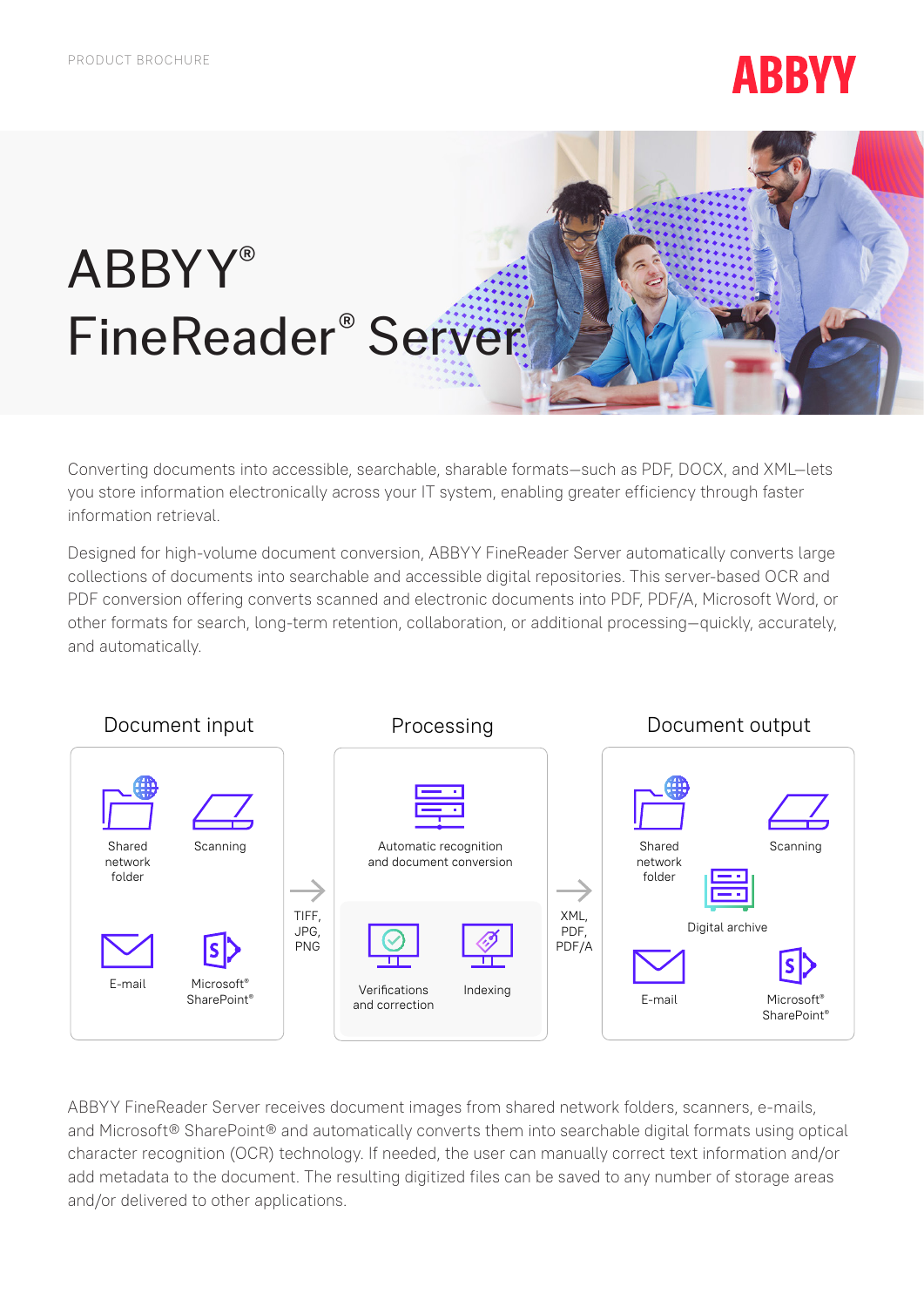# Deployment models suitable for any infrastructure, any needs

ABBYY FineReader Server converts documents automatically, with minimum user intervention. It runs in the background and performs all document processing steps independently—around the clock or at pre-defined times.

#### Standardize your content

Transform collections of documents into standardized, well-organized digital libraries.

#### Realize rapid ROI

FineReader Server is fast to deploy and easy to maintain, so you can start seeing bottomline results faster.

#### Schedule processing

Enable conversions as needed around the clock or schedule batch processing to optimize use of hardware resources.

# Key features



#### AI-powered OCR

Delivers fast, accurate results in over 200 languages (including European, Arabic, CJK, etc.)



#### Server-based architecture

Uses all available hardware resources in the most efficient way possible



#### **7** High-volume scalability

Converts large volumes of documents in a short time frame



# Flexible PDF technology

Compresses PDFs to minimize file size while preserving quality; supports PDF/A (-1a, -1b, -2a, -2b, -2u, -3a, -3b, -3u), PDF/E, PDF/ UA formats; supports digital signatures, watermarking, and metadata removing



#### Wide range of supported formats **O**  $\Box$  Automatically converts from PDF, JPEG.

TIFF, Word, Excel, OpenDocument Text, PowerPoint, HTML, and other formats



#### Integration with SharePoint Automatically converts documents from SharePoint libraries into searchable PDFs

#### Empower non-technical business users

FineReader Server requires no special training or previous knowledge to start conversion processes.

#### Streamline document handling

Create digital documents that can be easily stored, quickly distributed to specialized systems, or shared among teams.

#### Make content accessible, searchable

Business users can quickly search digital archives for documents containing relevant keywords.



#### Barcode recognition

Detects with help of AI and reads 1D and 2D barcodes to enable document separation and/or addition of metadata



#### Document types and metadata Auto-assigns document types and attributions; allows for manual creation of metadata if needed



#### Recognition of historical fonts

Supports black letter, Schwabacher, and most other Gothic fonts in English, German, French, Italian, and Spanish

#### Integration into existing systems

Connects easily with digital archives or enterprise content management systems via XML tickets, COM-based APIs, and web service APIs, including REST API



#### Document separation

Automatically separates documents based on number of pages, blank pages, barcode pages, and/or scripted rules



#### Audit report

Analyze repositories to identify file types and the number of searchable, unsearchable documents. There is also a possibility to identify duplicated, large and outdated files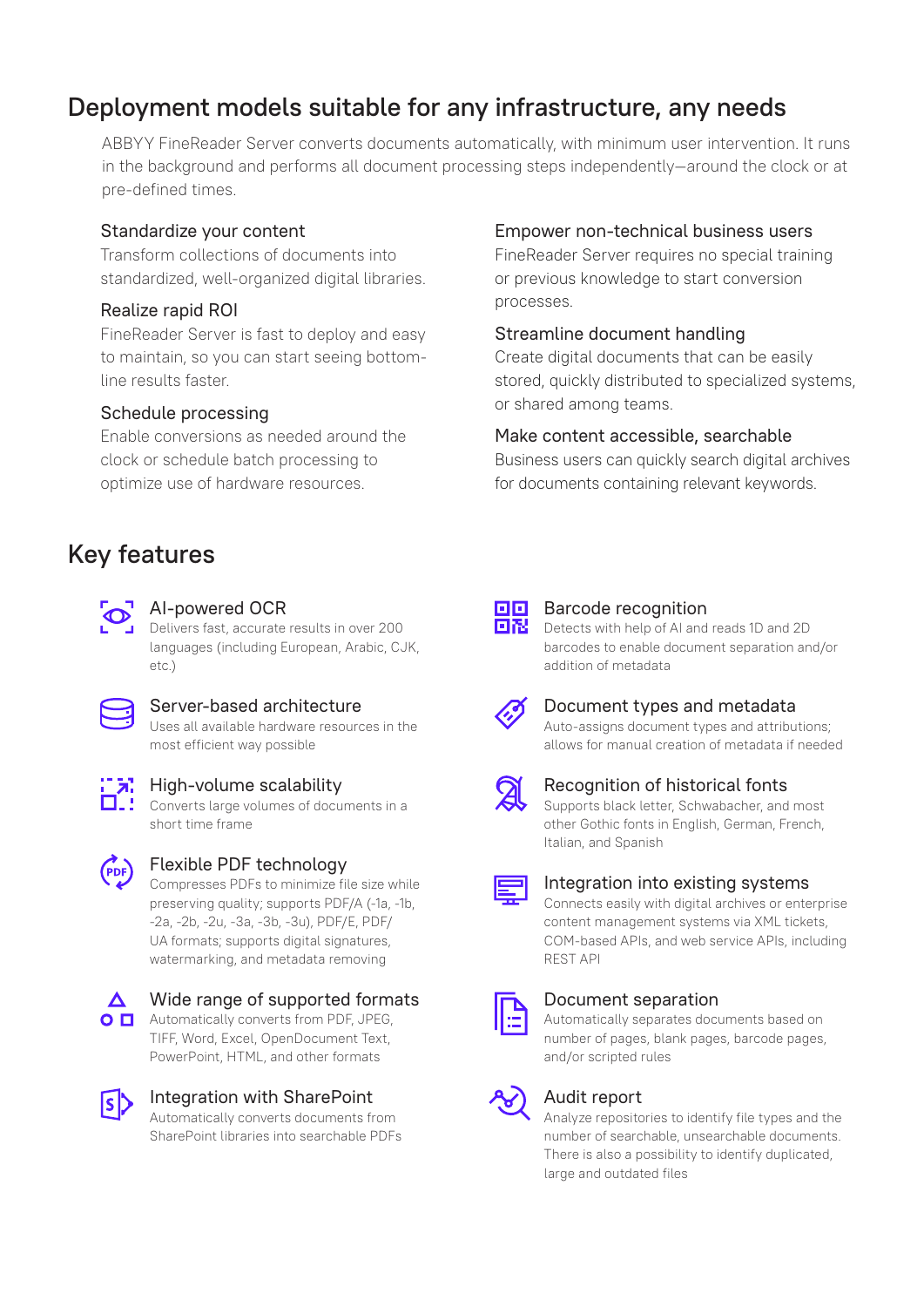# How it works



## **Document input**

FineReader Server receives document inputs from scanners, shared network folders, emails, and Microsoft SharePoint.

#### **Scanning**

FineReader Server offers an easy-to-use Scanning Station interface that supports scanning of batched documents. Onboard quality improvement tools include image preview and enhancement, manual redaction, and others. Users can leverage scripting commands, for example, to auto-split large pages or re-order pages after duplex scanning.

#### Document import

FineReader Server can automatically retrieve previously scanned images from document libraries and files sent as e-mail attachments. Imported document images will be processed with corresponding priorities and according to available computing resources.

- Scanning via TWAIN, WIA, ISIS
- Integrates with all network scanners and MFPs
- Hot folder watching (FTP or local network)
- Automatically processes files arriving in defined folders
- Crawling of network shares and SharePoint libraries
- Detects newly added files and converts into searchable formats
- Input via e-mail (Microsoft Exchange, POP3, IMAP)
- Integrates with fax and e-mail servers and processes image attachments

#### Multiple input formats:

#### Image files

- TIFF / Multipage TIFF
- Compression methods: Uncompressed, CCITT3, CCITT3FAX, CCITT4, PackBits, JPEG, ZIP, LZW (8/24bits)
- JPEG,JPEG2000
- JBIG2
- BMP
- GIF
- PNG
- WDP
- XPS
- PCX,DCX

#### Office documents

- PDF
- DjVu
- DOC,DOCX,ODT
- XLS, XLSX, ODS
- PPT PPTX ODP
- TXTHTML HTM RTF

#### Emails

- Mail servers supported protocols: IMAP, MAPI, POP3, like MS Exchange, Google® Mail, IBM® Domino, etc
- Mail message files stored in file system, like MSG and EML files

#### Customization

Ability to create plugins for expanding list of supported formats, e.g. convert CAD file to PDF with help of Autocad® or other software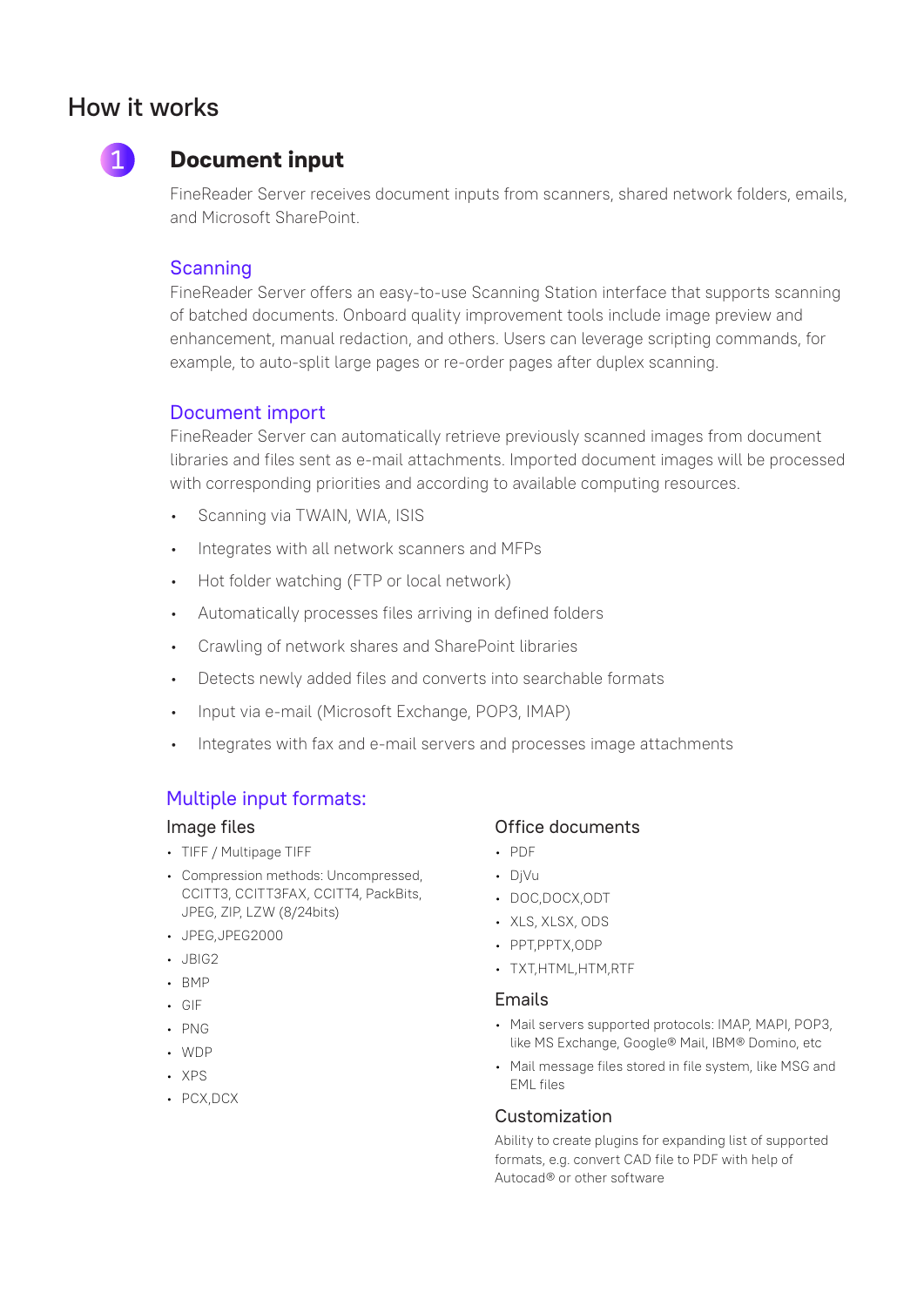



### **Document processing**

FineReader Server processes document images via automatic recognition and document conversion, with optional verification and indexing capabilities.

#### Document recognition/OCR

FineReader Server's OCR process runs automatically on a dedicated workstation, the Processing Station. Using ABBYY's highly accurate OCR technology, FineReader Server supports a broad range of functions to increase recognition accuracy, including

- Image pre-processing (for example, splitting dual pages for book scans or clearing background noise)
- Print type definition (normal text, typewriter, dot-matrix, OCR-A, OCR-B, MICR E13b, and Gothic)
- Language definition (auto-recognition of more than 200 languages and historic texts in old fonts)
- Possibility to skip duplicated, large, and outdated files

Depending on the document's quality and structure, processing mode can be set on either "precision" or "speed." To increase processing speed significantly—for example, to process many documents within a tight time frame—additional Processing Stations or a greater number of CPU cores can be added.

FineReader Server's scheduled processing feature enables it to process different kinds of documents at different times according to a predefined schedule.

#### Verification (optional)

In some cases—for example, when digitizing books—recognition results must be verified. FineReader Server's integrated Verification Station interface offers the option of correcting results, either on all documents or only on documents that did not reach a pre-defined recognition accuracy threshold.

#### Indexing (optional)

If required, document indexing can be done either manually—using the Indexing Station interface—or automatically using a script. Lists of index field values can be imported and synchronized with third-party systems.